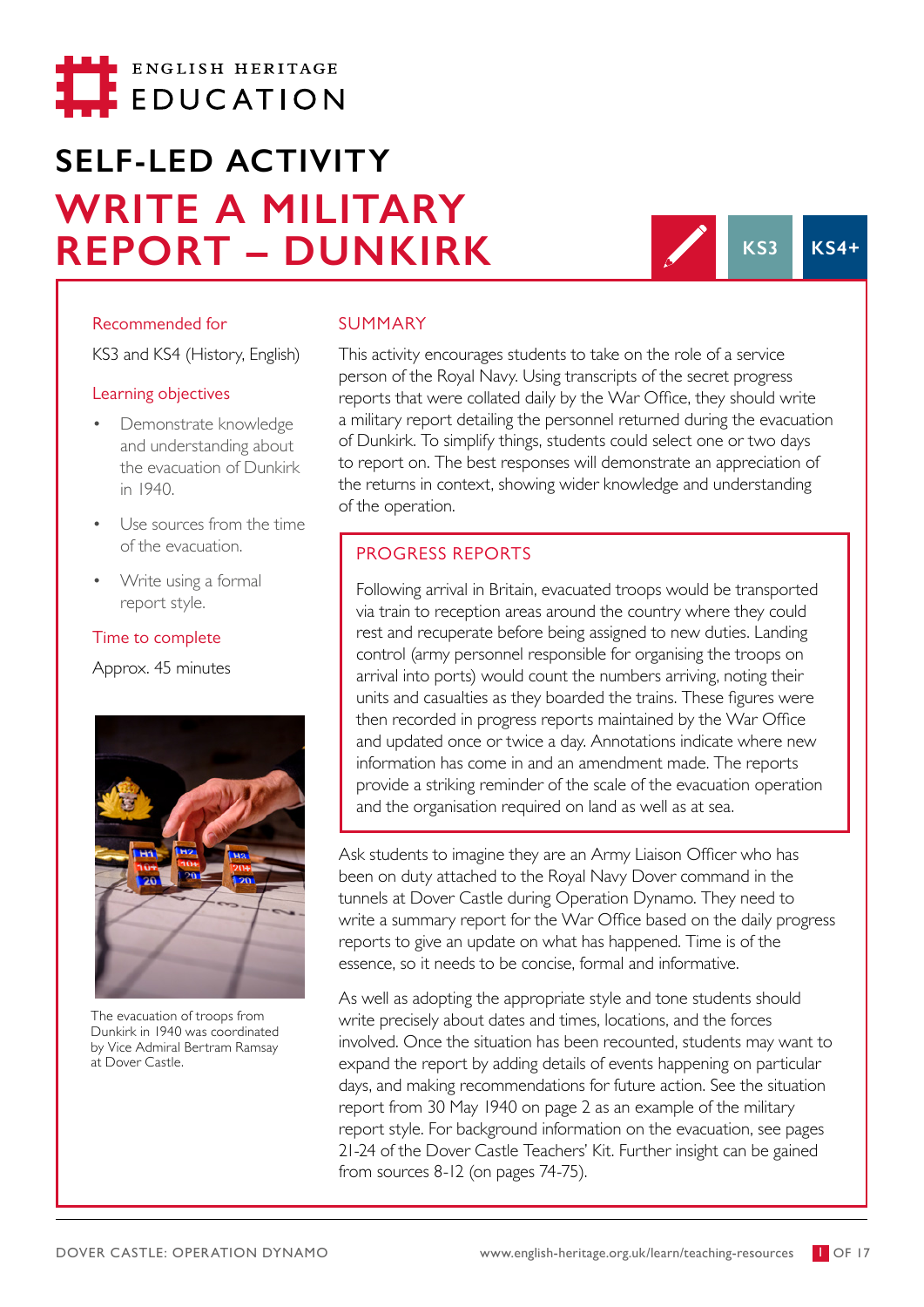COPY

**A situation report dated 30th May 1940, concerning the evacuation of troops from Dunkirk, held at the National Archives. Catalogue ref: WO 260/37**

**SECRET** 

# S3. WOTER V SAIC 1 IMMEDIATE GR279

TO: - DIRECTOR OF MILITARY OPERATIONS FROM: - MAKOR GENERAL LOYD 30/5/40. SECRET.

# SITUATION REPORT 1200 HRS 30TH MAY 1940

- 1. The port of Dunkirk was reported closed about 2030 hrs last night owing to sinking of ships in the harbour consequently no personnel ships could be loaded last night and we were deprived of the biggest passenger capacity. At about 0700 hrs this morning however, we heard that the wrecks were visible and that destroyers could still get alongside the east pier one at a time, Information about possibility of entering is still confused the Dunkirk Military Authorities are now demanding personnel ships to be sent as quickly as possible and this is being done although the Navy consider there will be grave risk. In this connection Five Personnel Ships were sunk last night.
- 2. The beaches were worked continuously yesterday. The organization was much improved by reinforcements of Naval Beach Officers and the twelve Army Officers sent out last night are also giving valuable assistance. The latter sailed in an M.T.B. about 0100 hrs to-day.
- 3. Approximate evacuations since yesterday are as follows:- It is difficult to give accurate figures of evacuation but the following is a comparison of diver arrivals: -

| Midnight to 1000 hrs |  | 29th May | 7048 |
|----------------------|--|----------|------|
|                      |  | 30th May | 7987 |

Accurate figures of arrivals in this country are always in possession of movement control, Redhill.

4. After three days' unsuccessful wireless watch we got into communication with the Dunkirk – La Panne area last night 2000 hrs. We sent a test Cypher message but have had no reply except the acknowledgement "R". We are trying to find out by other means is this W/T station is genuine.

TOO 1245 THI 1300

Distribution: - C.I.G.S. A.C.I.G.S. for V.C.I.G.S. D.Mov. Q. (M)2. 3. G.S.(P). S.D.6. M.O.4.

M.O.4. 30/5/40.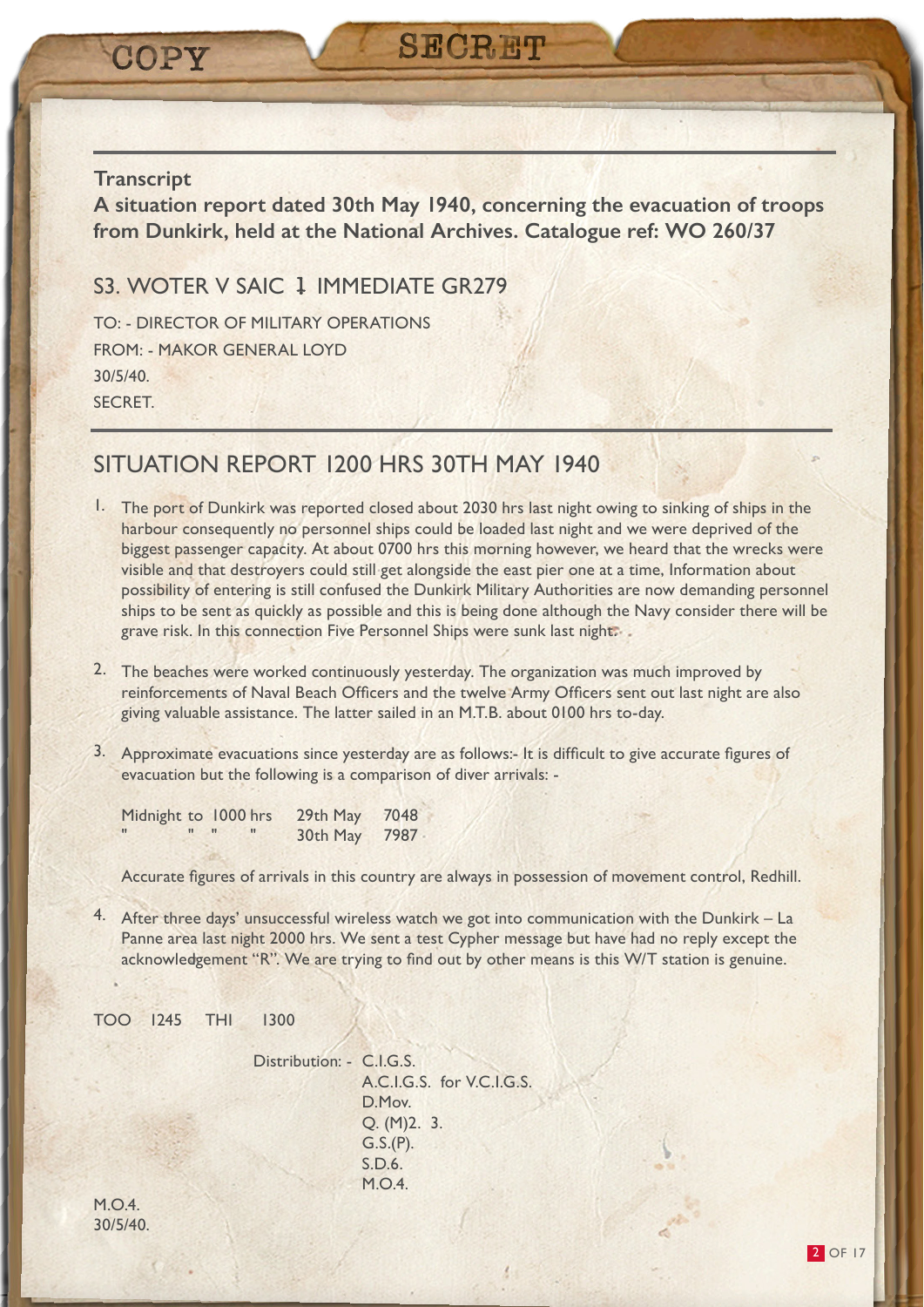**Progress report from May 1940, concerning the evacuation of troops from Dunkirk, held at the National Archives. Catalogue ref: WO 106/1618**

# SECRET.

#### Personnel returned from B.E.F. (Dynamo Plan).

#### PROGRESS REPORT, midnight 26/27 to midnight 27/28 May, 1940.

|                  | Personnel<br><b>Trains</b> | Fit    | <b>Casualties</b> | <b>Allies</b>  | Remarks       |
|------------------|----------------------------|--------|-------------------|----------------|---------------|
| Harwich          |                            |        |                   |                |               |
| <b>Sheerness</b> |                            |        |                   |                | $\mathcal{D}$ |
| Margate          |                            |        |                   |                |               |
| Ramsgate         |                            |        |                   |                |               |
| Dover            | $\overline{7}$             | 3324   | 300               | $\overline{4}$ |               |
| Folkestone       |                            |        |                   |                |               |
| <b>Hastings</b>  |                            |        |                   |                |               |
| Eastbourne       |                            |        |                   | <b>Sign</b>    |               |
| Newhaven         |                            |        | 950               |                |               |
| <b>Brighton</b>  |                            |        |                   |                |               |
| Southampton      |                            |        |                   |                |               |
|                  |                            |        |                   |                |               |
| Total today      | $\overline{7}$             | 3324   | 1250              | $\overline{4}$ |               |
| Total to date    |                            | 25,987 | 6242              | 1538           |               |

 $Q(M)2.A$ 

28/5/40 SEARAIL.

Note : - Figures are based on check into trains and may not be accurate.

Distribution  $-\pi$ 

P.S to S. of S. D.Q. C.I.G.S. D.H.D. & A.A. A.G. D.G.A.M.S. Q.M.G. D.S.T. P.U.S. D.O.S. D.M.O. & P. D.P.R. D.S.D. S.D.I. D.R.O. A.G.I. D.Q.M.G. (A). M.O.4. D.Q.M.G.(B). D. Mov. Admiralty (Captain Jeffrey) 4 copies.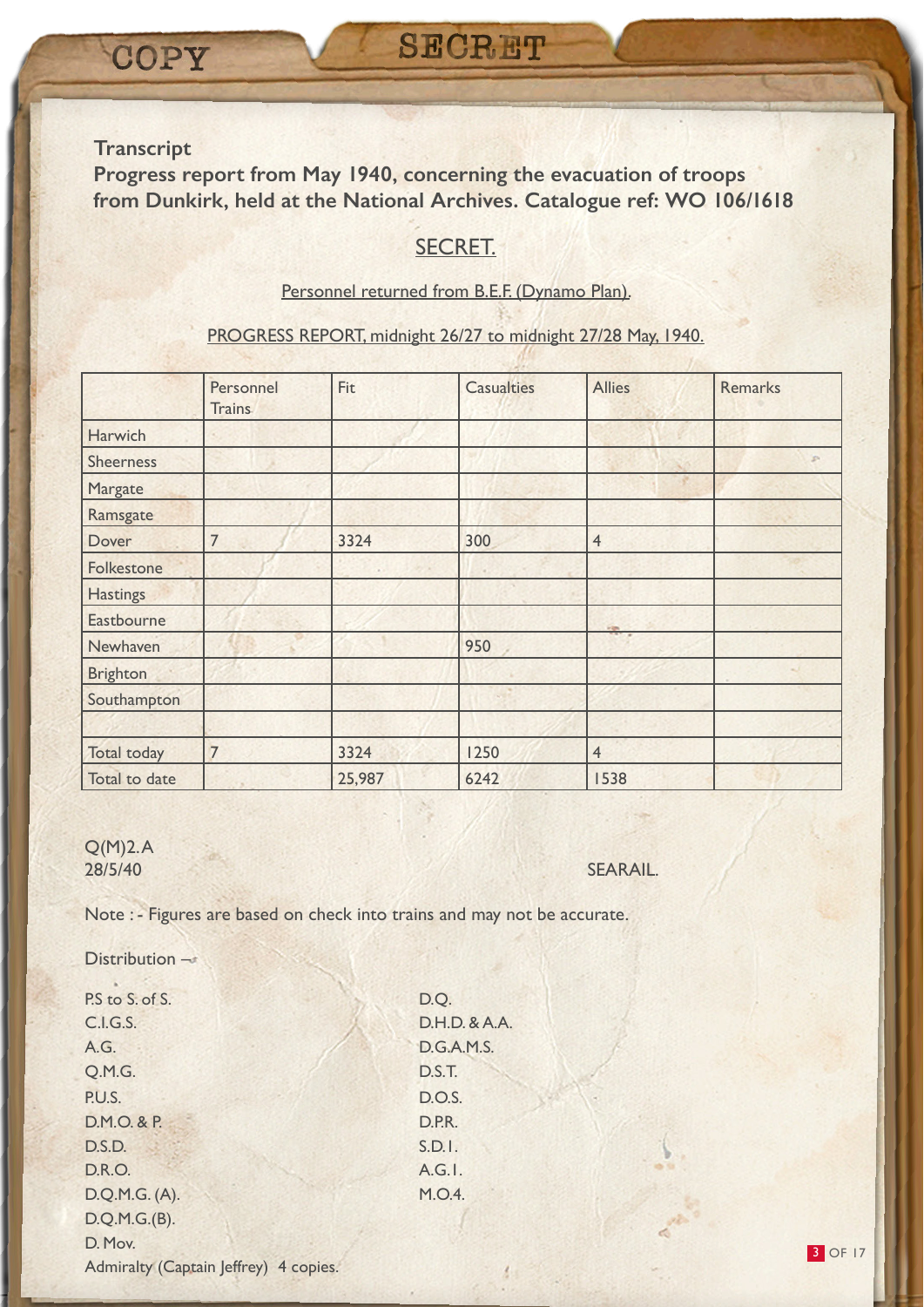**Progress report from May 1940, concerning the evacuation of troops from Dunkirk, held at the National Archives. Catalogue ref: WO 106/1618**

# SECRET.

#### Personnel returned from B.E.F. (Dynamo Plan).

#### PROGRESS REPORT, midnight 27/28 to midnight 28/29 May, 1940.

|                  | <b>Trains</b>  | Fit   | <b>Casualties</b> | <b>Allies</b> | Remarks |
|------------------|----------------|-------|-------------------|---------------|---------|
| Harwich          |                |       |                   |               |         |
| <b>Sheerness</b> | $\overline{2}$ | 581   |                   |               |         |
| Margate          |                | 280   |                   |               |         |
| Ramsgate         | $\overline{2}$ | 827   |                   |               |         |
| Dover            | 26             | 12360 | 505               | 57            |         |
| Folkestone       |                | 493   |                   |               |         |
| <b>Hastings</b>  |                |       |                   |               |         |
| Eastbourne       |                |       |                   |               |         |
| Newhaven         |                |       |                   | <b>第二</b>     |         |
| <b>Brighton</b>  |                |       |                   |               |         |
| Southampton      |                |       |                   |               |         |
|                  |                |       |                   |               |         |
| Total today      | 32             | 14441 | 505               | 57            |         |
| Total to date    | 39             | 40528 | 6747              | 1595          |         |

#### Q(M)2. A 28/5/40 SEARAIL.

Note : - Figures are based on check into trains and may not be accurate.

Distribution –

P.S to S. of S. C.I.G.S. D.H.D. & A.A. A.G. D.G.A.M.S. Q.M.G. D.S.T. P.U.S. D.O.S. D.M.O. & P. D.P.R. D.S.D. S.D.I. D.R.O. A.G.I. D.Q.M.G. (A). M.O.4. D.Q.M.G.(B). D. Mov Admiralty (Capt. Jeffrey) 4 copies.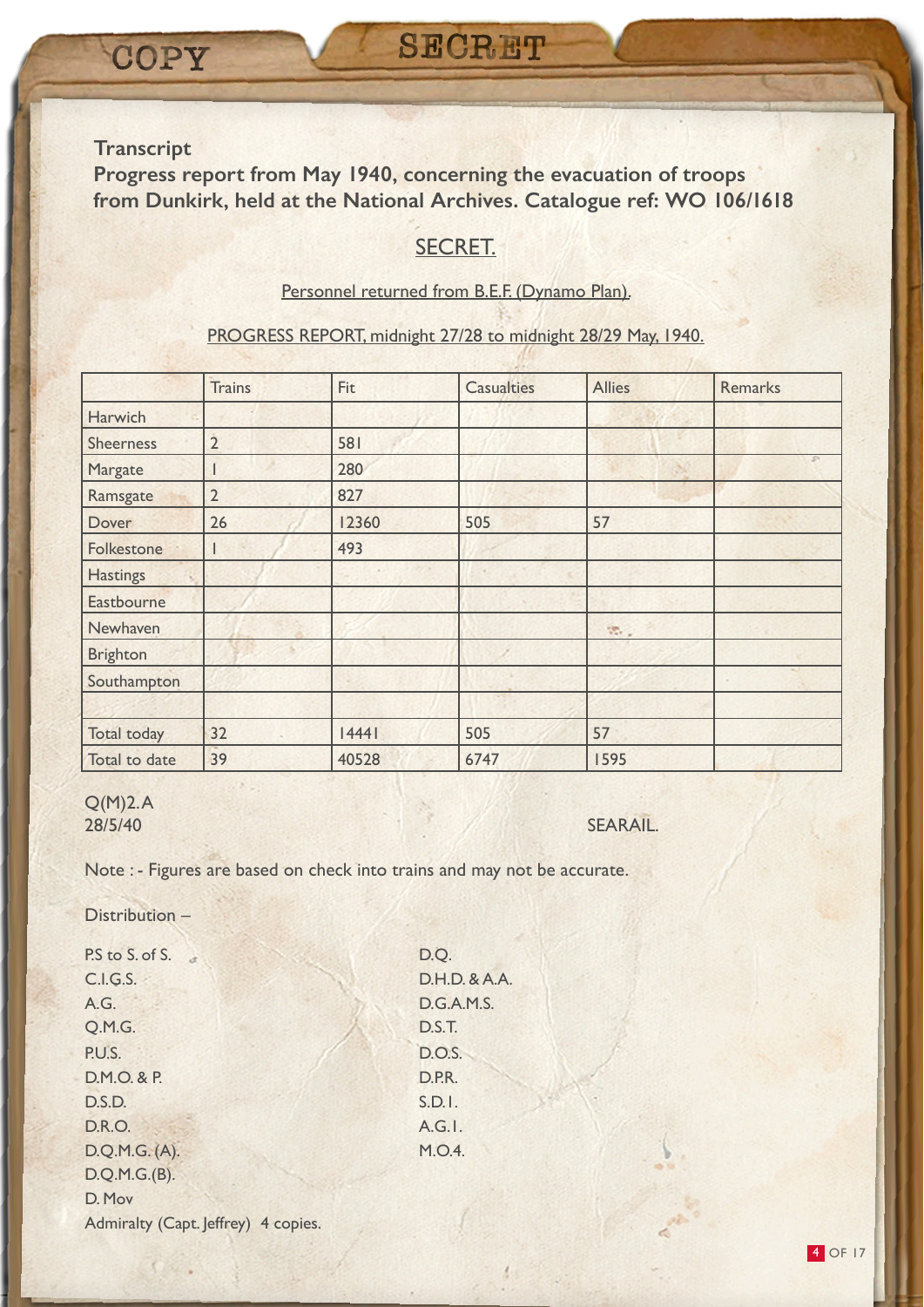**Progress report from May 1940, concerning the evacuation of troops from Dunkirk, held at the National Archives. Catalogue ref: WO 106/1618**

# SECRET.

# Personnel returned from B.E.F. (Dynamo Plan).

## PROGRESS REPORT, Midnight 28/29 to Midnight 29/30.

|                  | <b>Trains</b>  | Fit   | <b>Casualties</b> | <b>Allies</b>                           | <b>Remarks</b> |
|------------------|----------------|-------|-------------------|-----------------------------------------|----------------|
| Harwich          |                |       |                   |                                         |                |
| <b>Sheerness</b> | $\overline{2}$ | 903   |                   |                                         |                |
| Margate          | 12             | 6429  |                   |                                         |                |
| Ramsgate         | 5              | 2508  |                   | 5                                       |                |
| Dover            | 44             | 21897 | 791               | 748                                     |                |
| Folkestone       | 0              | 5393  |                   |                                         |                |
| <b>Hastings</b>  |                |       |                   |                                         |                |
| Eastbourne       |                |       |                   |                                         |                |
| Newhaven         |                | 326   | 716               | $\mathcal{R}_{\mathcal{F},\mathcal{F}}$ |                |
| <b>Brighton</b>  |                |       |                   |                                         |                |
| Southampton      |                |       |                   |                                         |                |
|                  |                |       |                   |                                         |                |
| Total today      | 74             | 37456 | 1507              | 753                                     |                |
| Total to date    | 113            | 77984 | 8254              | 2348                                    |                |

#### Q(M)2.a. 30/5/40 SEARAIL.

Note : - Figures are based on check into trains and may not be accurate.

Distribution –

| P.S to S. of S. | <b>D.R.O.</b>                      | <b>D.G.A.M.S.</b> |
|-----------------|------------------------------------|-------------------|
| C.I.G.S.        | D.Q.M.G. (A)                       | D.S.T.            |
| A.G.            | D.Q.M.G.(B)                        | D.O.S.            |
| Q.M.G.          | D. Mov.                            | D.P.R.            |
| P.U.S.          | Admiralty (Capt. Jeffrey) 4 copies | S.D.1.            |
| D.M.O. & P.     | D.O.                               | A.G.I.            |
| D.S.D.          | D.H.D. & A.A.                      | M.O.4             |
|                 |                                    |                   |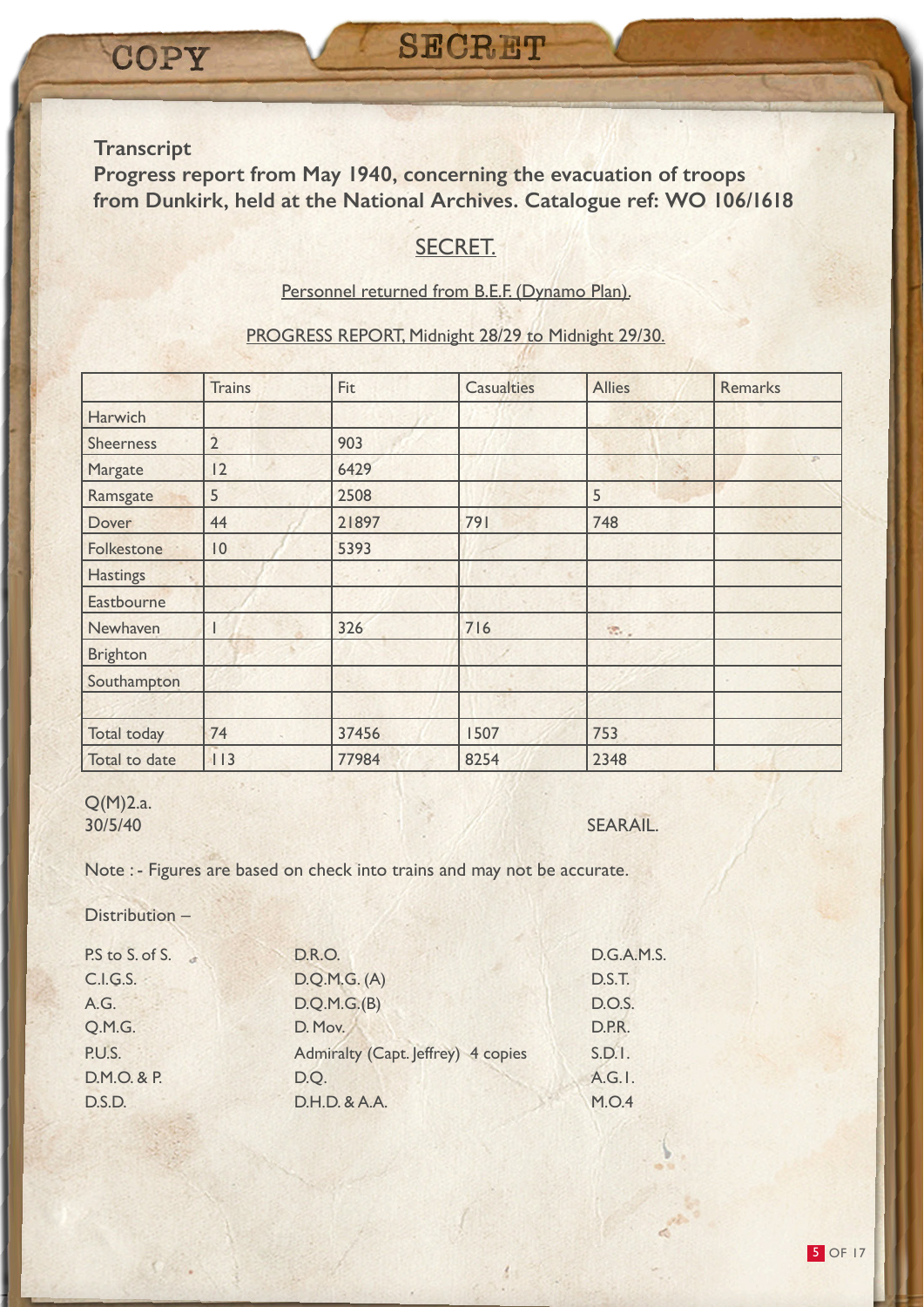**Progress report from May 1940, concerning the evacuation of troops from Dunkirk, held at the National Archives. Catalogue ref: WO 106/1618**

# SECRET.

#### Personnel returned from B.E.F. (Dynamo Plan).

#### PROGRESS REPORT, midnight 29/30 to midday 30 May, 1940.

|                    | <b>Trains</b> | Fit         | <b>Casualties</b> | <b>Allies</b>                 | <b>Remarks</b> |
|--------------------|---------------|-------------|-------------------|-------------------------------|----------------|
| Harwich            |               | 650 549     |                   |                               |                |
| <b>Sheerness</b>   |               |             |                   |                               |                |
| Margate            | 3             | 1343        |                   |                               |                |
| Ramsgate           | 7             | 2745        |                   | 560                           |                |
| Dover              | 21            | 9920        | 258               | 1539                          |                |
| Folkestone         |               |             |                   |                               |                |
| <b>Hastings</b>    |               |             |                   |                               |                |
| Eastbourne         |               |             |                   |                               |                |
| Newhaven           |               |             |                   | $\mathfrak{B}_{\mathbb{Z}_2}$ |                |
| <b>Brighton</b>    |               |             |                   |                               |                |
| Southampton        |               |             |                   |                               |                |
|                    |               |             |                   |                               |                |
| <b>Total today</b> | 32            | +4658 14557 | 258               | 2099 2103                     |                |
| Total to date      | 145           | 92642       | 8512              | 4447                          |                |

# Q(M)2.a.

#### 30/5/40 SEARAIL.

Note : - Figures are based on check into trains and may not be accurate.

Distribution –

P.S to S. of S. D.Q. C.I.G.S. D.H.D. & A.A. A.G. D.G.A.M.S. Q.M.G. D.S.T. P.U.S. D.O.S. D.M.O. & P. D.P.R. D.S.D. S.D.I. D.R.O. A.G.I. D.Q.M.G. (A). M.O.4. D.Q.M.G.(B). D. Mov. Admiralty (Capt. Jeffrey) 4 copies.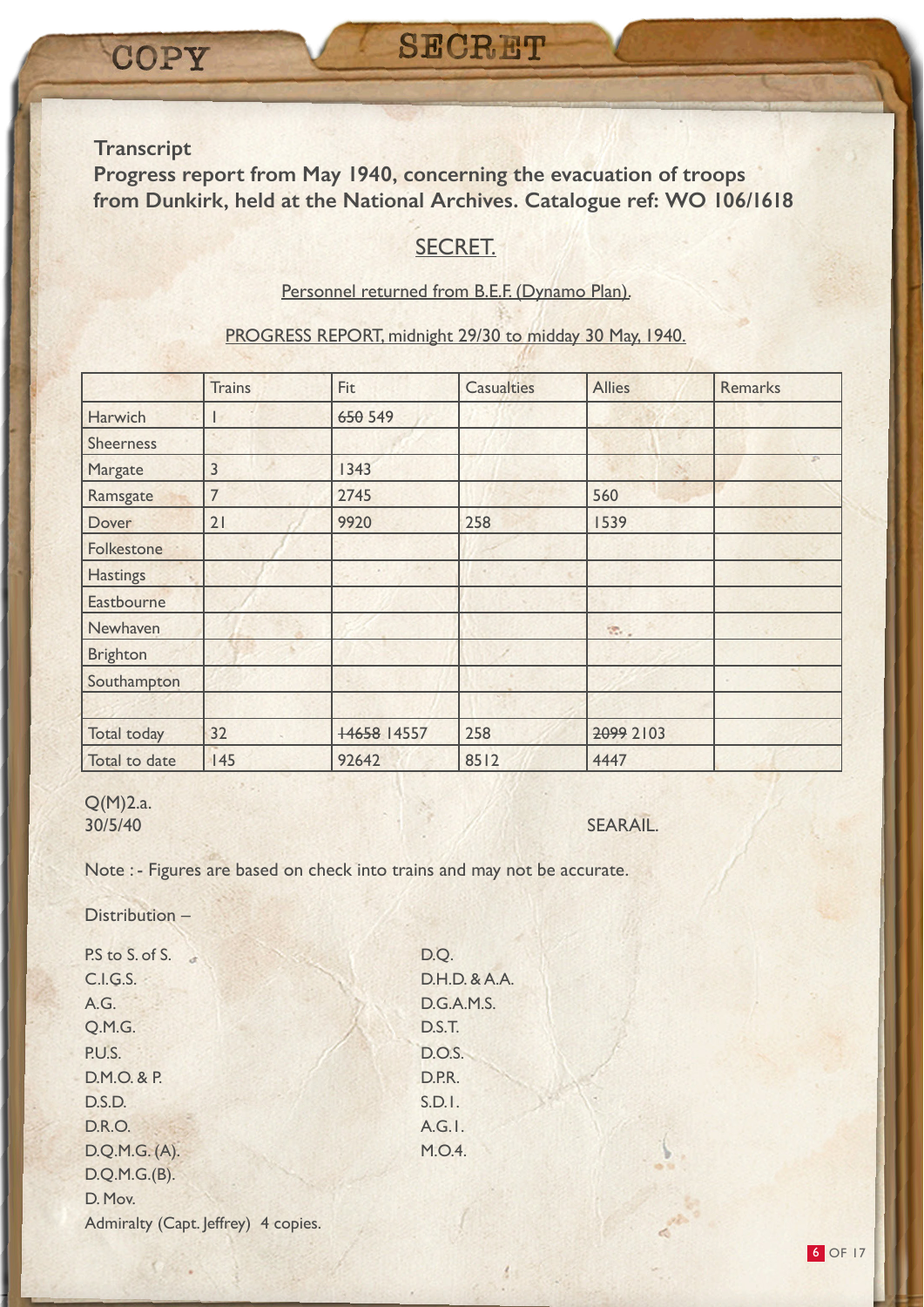**Progress report from May 1940, concerning the evacuation of troops from Dunkirk, held at the National Archives. Catalogue ref: WO 106/1618**

# SECRET.

#### Personnel returned from B.E.F. (Dynamo Plan).

#### PROGRESS REPORT, MIDDAY 30 MAY to MIDNIGHT 30/31 MAY.

|                  | <b>Trains</b> | Fit     | <b>Casualties</b> | <b>Allies</b>                 | <b>Remarks</b> |
|------------------|---------------|---------|-------------------|-------------------------------|----------------|
| Harwich          |               |         |                   |                               |                |
| <b>Sheerness</b> |               |         |                   |                               |                |
| Margate          | 9             | 442     |                   |                               |                |
| Ramsgate         | 9             | 2533    |                   | 2048                          |                |
| Dover            | 32            | 14938   | 269               | 2780                          |                |
| Folkestone       | 6             | 667     |                   | 1130                          |                |
| <b>Hastings</b>  |               |         |                   |                               |                |
| Eastbourne       |               |         |                   |                               |                |
| Newhaven         |               | 49      | 449               | $\mathfrak{B}_{\mathbb{Z}_2}$ |                |
| <b>Brighton</b>  |               |         |                   |                               |                |
| Southampton      |               |         |                   |                               |                |
|                  |               |         |                   |                               |                |
| Total            | 56            | 22,629  | 718               | 5,958                         |                |
| Total to date    | 202           | 115,170 | 9,230             | 10,409                        |                |

#### Amendments.

In last report – Harwich for 650 read 549 fit and 4 Allies. In previous reports – Ramsgate for 5 read 6 trains. Totals have been corrected in this report.

 $Q(M)2.A$ 

#### 30/5/40 SEARAIL.

Note : - Figures are based on check into trains and may not be accurate.

| Distribution -  |                                       |
|-----------------|---------------------------------------|
| P.S to S. of S. | Admiralty (Captain Jeffrey) 4 copies. |
| C.I.G.S.        | D.Q.                                  |
| A.G.            | D.H.D. & A.A.                         |
| Q.M.G.          | D.G.A.M.S.                            |
| P.U.S.          | D.S.T.                                |
| D.M.O. & P.     | D.O.S.                                |
| D.S.D.          | D.P.R.                                |
| <b>D.R.O.</b>   | S.D.I.                                |
| D.Q.M.G. (A).   | A.G.I.                                |
| D.Q.M.G.(B).    | M.O.4                                 |
| D. Mov.         | Mob I.                                |

**7 OF 17**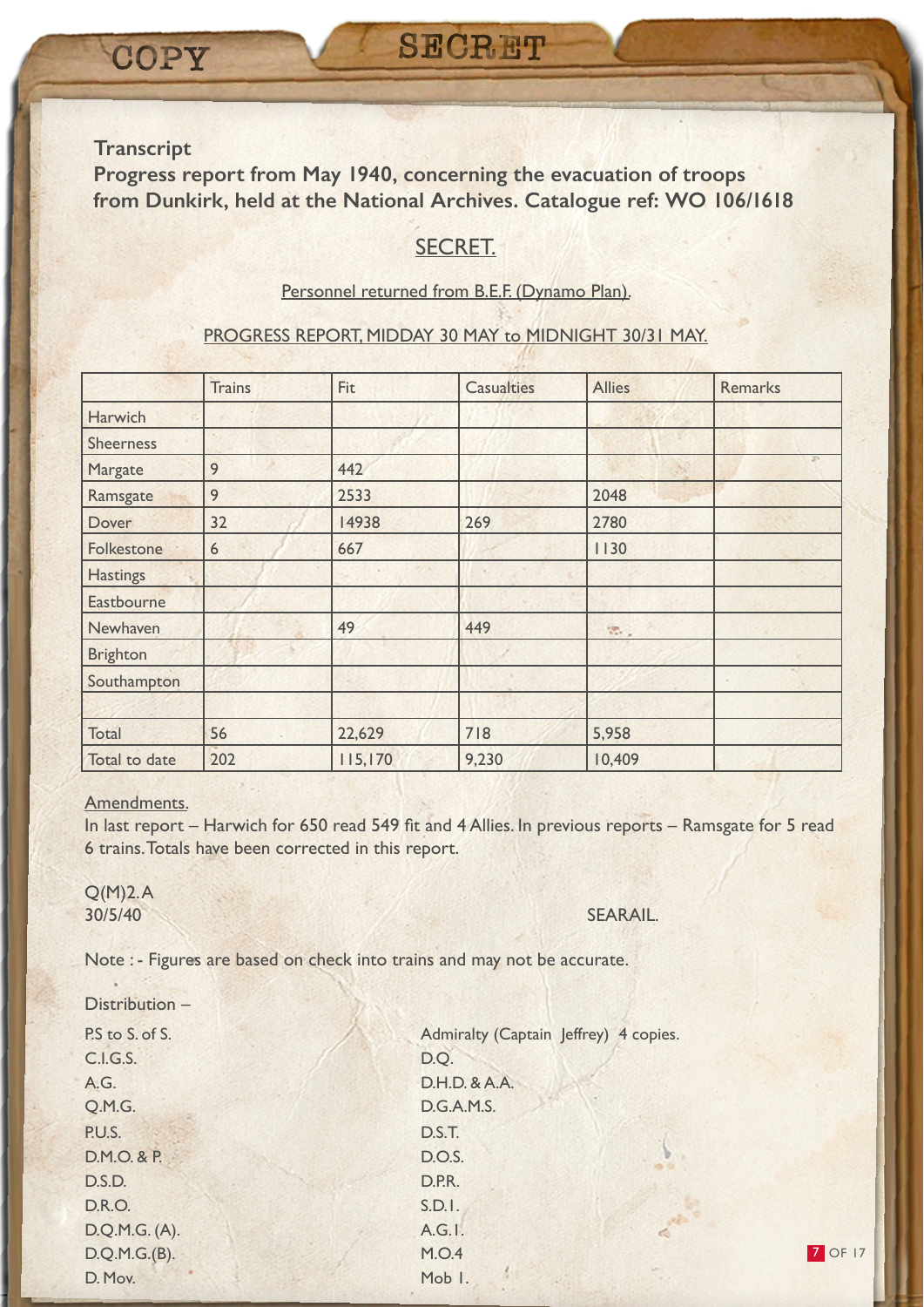**Progress report from May 1940, concerning the evacuation of troops from Dunkirk, held at the National Archives. Catalogue ref: WO 106/1618**

# SECRET.

#### Personnel returned from B.E.F. (Dynamo Plan).

#### PROGRESS REPORT, MIDNIGHT 30/31 to MIDDAY 31 MAY 1940.

|                    | <b>Trains</b>  | Fit         | <b>Casualties</b> | <b>Allies</b>               | Remarks |
|--------------------|----------------|-------------|-------------------|-----------------------------|---------|
| Harwich            |                |             |                   |                             |         |
| <b>Sheerness</b>   | $\overline{2}$ | 990         |                   |                             |         |
| Margate            | 7              | 2559 2194   |                   | 529                         |         |
| Ramsgate           | 5              | 2694        |                   |                             |         |
| Dover              | 37             | 18203       |                   | 2334                        |         |
| Folkestone         | $\overline{4}$ | 618         |                   | 1539                        |         |
| <b>Hastings</b>    |                |             |                   |                             |         |
| Eastbourne         |                |             |                   |                             |         |
| Newhaven           |                | 178         |                   | $\mathcal{R}_{\mathcal{C}}$ |         |
| <b>Brighton</b>    |                |             |                   |                             |         |
| Southampton        |                |             |                   |                             |         |
|                    |                |             |                   |                             |         |
| <b>Total today</b> | 556            | 25064 24699 | 178               | 4402                        |         |
| Total to date      | 257            | 140234      | 9408              | 14811                       |         |

These figures include Fit 22625 Casualties 4992 Allies 1534 evacuated from midnight 19/20 May to midnight 26/27 May already published

Q(M)2. A 31/5/40 SEARAIL.

Note : - Figures are based on check into trains and may not be accurate.

| Distribution -                        |                   |
|---------------------------------------|-------------------|
| P.S to S. of S.                       | D.Q.              |
| C.I.G.S.                              | D.H.D. & A.A.     |
| A.G.                                  | <b>D.G.A.M.S.</b> |
| Q.M.G.                                | D.S.T.            |
| P.U.S.                                | <b>D.O.S.</b>     |
| D.M.O. & P.                           | D.P.R.            |
| D.S.D.                                | S.D.1.            |
| <b>D.R.O.</b>                         | $A.G.$ .          |
| D.Q.M.G. (A).                         | M.O.4             |
| D.Q.M.G.(B).                          | Mob I.            |
| D. Mov.                               |                   |
| Admiralty (Captain Jeffrey) 4 copies. |                   |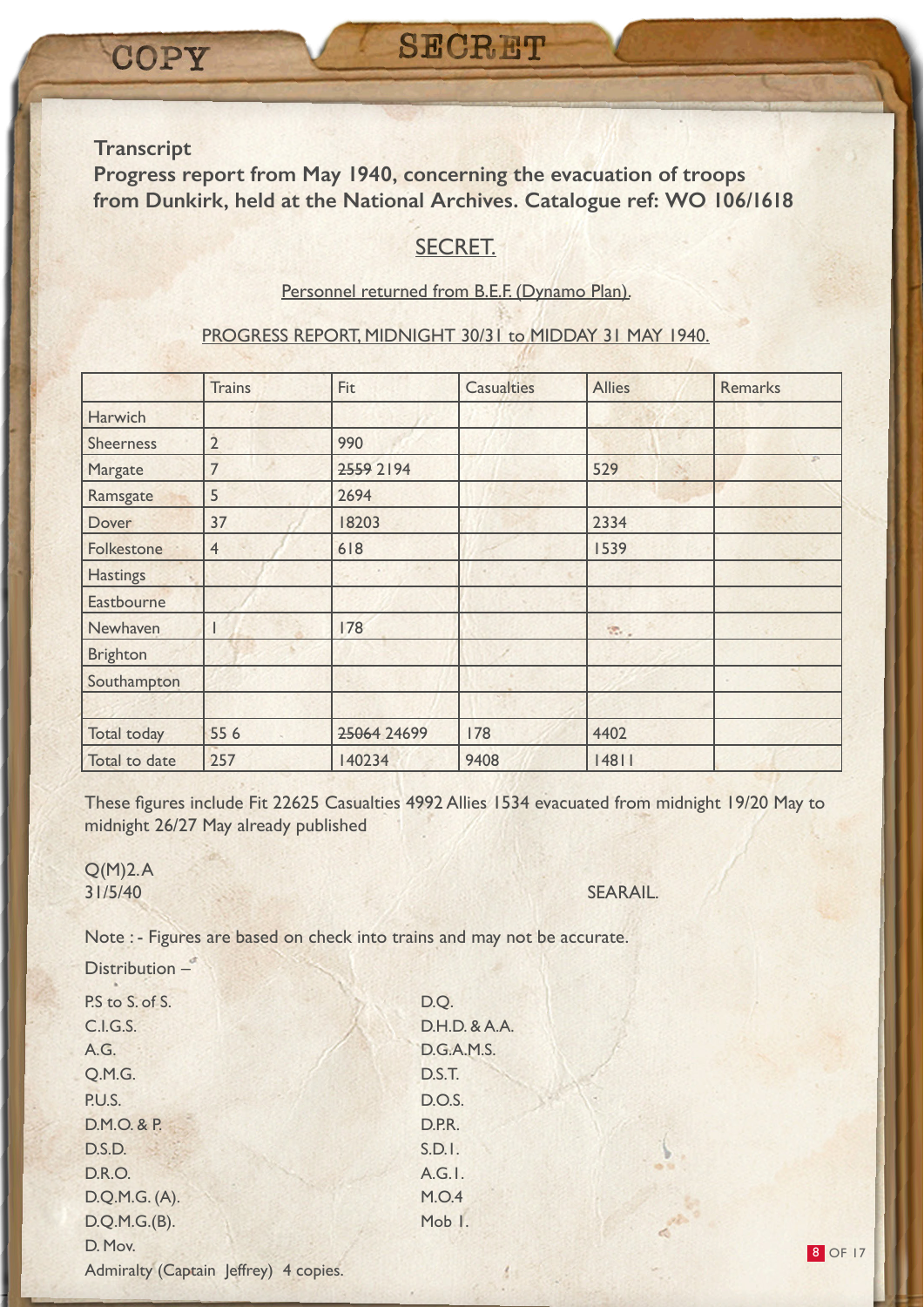**Progress report from May and June 1940, concerning the evacuation of troops from Dunkirk, held at the National Archives. Catalogue ref: WO 106/1618**

# SECRET.

#### Personnel returned from B.E.F. (Dynamo Plan).

#### PROGRESS REPORT, Midday 31 May to Midnight 31 May/1 June.

|                  | <b>Trains</b>  | Fit    | <b>Casualties</b> | <b>Allies</b> | <b>Remarks</b> |
|------------------|----------------|--------|-------------------|---------------|----------------|
| Harwich          | 4              | 1896   | 23                | 6             |                |
| <b>Sheerness</b> | $\overline{2}$ | 831    |                   | 82            |                |
| Margate          | 0              | 3931   |                   | 603           | $\mathcal{D}$  |
| Ramsgate         | $\overline{4}$ | 2436   |                   | 3             |                |
| Dover            | 28             | 9776   | 592               | 5759          |                |
| Folkestone       | 8              | 2224   |                   | 1384          |                |
| <b>Hastings</b>  |                |        |                   |               |                |
| Eastbourne       |                |        |                   |               |                |
| Newhaven         |                |        | 597               |               |                |
| <b>Brighton</b>  |                |        |                   | Ver 2         |                |
| Southampton      |                |        |                   |               |                |
|                  |                |        |                   |               |                |
| Total today      | 56             | 21094  | 1212              | 7847          | 30,153         |
| Total to date    | 312            | 160963 | 10620             | 22658         | 194,241        |

D.H.D. & A.A. D.G.A.M.S.

The totals to date include Fit 22625 Casualties 4992 Allies 1534. Evacuated from m.n.19/20 May to m.n.26/27 May already published. Amendments.

In last report – Margate – for 7 trains read 6 and for 2559 Fit read 2194. Totals have been corrected in this report.

 $Q(M)2(a)$ 

1/6/40. "SEARAIL"

Note : - Figures are based on check into trains and may not be accurate.

Distribution –

| P.S to S. of S. | D.Q.          |
|-----------------|---------------|
| C.I.G.S.        | D.H.D         |
| A.G.            | D.G.A         |
| Q.M.G.          | D.S.T.        |
| P.U.S.          | <b>D.O.S.</b> |
| D.M.O. & P.     | D.P.R.        |
| D.S.D.          | S.D.1.        |
| <b>D.R.O.</b>   | A.G.I.        |
| D.Q.M.G. (A).   | <b>M.O.4</b>  |
| D.Q.M.G.(B).    | M.I.L.        |
| D. Mov.         |               |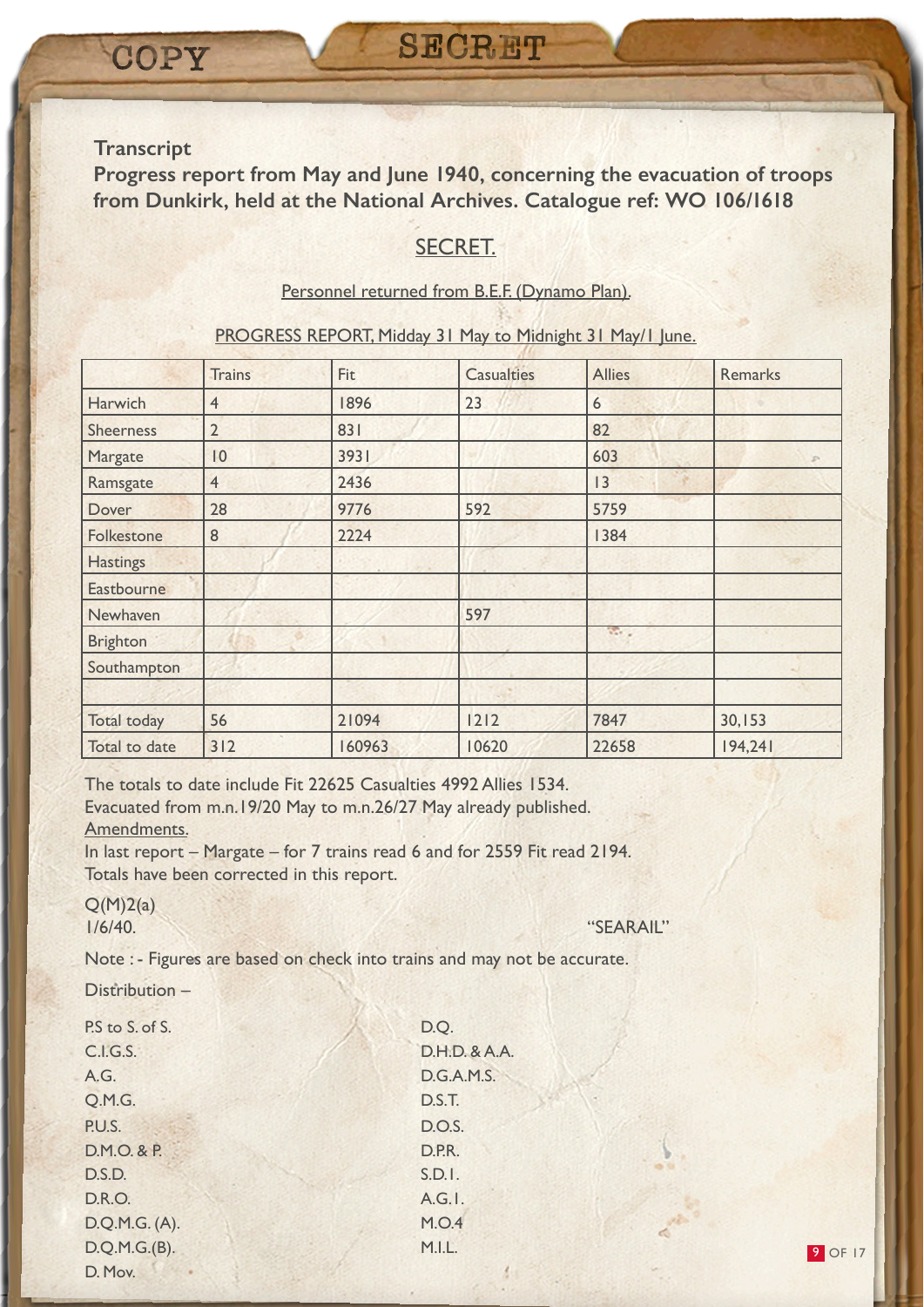**Progress report from May and June 1940, concerning the evacuation of troops from Dunkirk, held at the National Archives. Catalogue ref: WO 106/1618**

# SECRET.

#### Personnel returned from B.E.F. (Dynamo Plan).

#### PROGRESS REPORT, midnight 31 May/1 June to midday, 1 June.

|                    | <b>Trains</b>  | Fit    | <b>Casualties</b> | <b>Allies</b> | Remarks                           |
|--------------------|----------------|--------|-------------------|---------------|-----------------------------------|
| Harwich            |                |        |                   |               |                                   |
| <b>Sheerness</b>   |                |        |                   |               |                                   |
| Margate            | 8              | 3240   |                   | 692           |                                   |
| Ramsgate           | $\mathbf{I}$   | 4414   |                   | 1618          |                                   |
| Dover              | 27             | 6080   | 1302              | 9211          | <b>Plus 539 Allied casualties</b> |
| Folkestone         | $\overline{2}$ | 246    |                   | 252           |                                   |
| <b>Hastings</b>    |                |        |                   |               |                                   |
| Eastbourne         |                |        |                   |               |                                   |
| Newhaven           |                |        | 11                |               | <b>R.</b>                         |
| <b>Brighton</b>    |                |        |                   |               |                                   |
| Southampton        |                |        |                   |               |                                   |
|                    |                |        |                   |               |                                   |
| <b>Total today</b> | 48             | 13980  | 1413              | 11773         | 27166 + 539 Allied casualties     |
| Total to date      | 360            | 174943 | 12033             | 34431         | 221407 + 539 Allied casualties    |

The totals to date include - Fit 22625, Casualties 4992, Allies 1534, Evacuated from m.n. 19/20 May to m.n. 26/27 May already published.

Q(M)2. A 1/6/40 SEARAIL.

Note : - Figures are based on check into trains and may not be accurate.

Distribution –

C.I.G.S. D.Q. A.G. D.H.D. & A.A. Q.M.G. D.G.A.M.S. P.U.S. D.S.T. D.M.O. & P. 2 copies D.O.S. D.S.D. D.P.R. D.R.O. S.D.I. D.Q.M.G. (A). A.G.I. D.Q.M.G.(B). M.O.4 D. Mov. Mob 1.

P.S to S. of S. S. Admiralty (Capt. Jeffrey) 4 copies.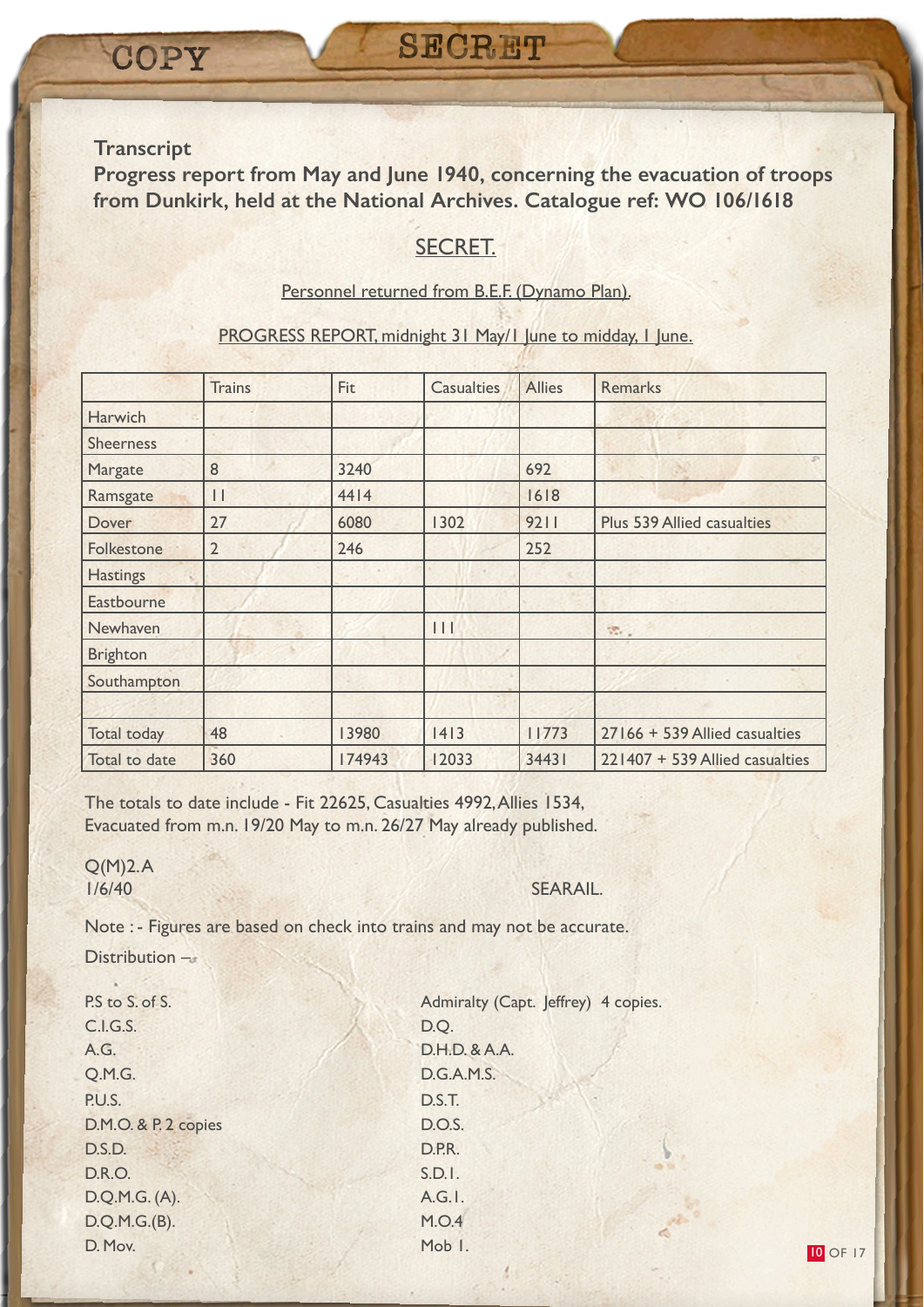**Progress report from June 1940, concerning the evacuation of troops from Dunkirk, held at the National Archives. Catalogue ref: WO 106/1618**

# SECRET.

#### Personnel returned from B.E.F. (Dynamo Plan).

#### PROGRESS REPORT, MIDDAY 1 JUNE TO MIDNIGHT 1/2 JUNE 1940

|                  |               |         | <b>British</b>    | <b>Allies</b> |                   |                |
|------------------|---------------|---------|-------------------|---------------|-------------------|----------------|
|                  | <b>Trains</b> | Fit     | <b>Casualties</b> | Fit           | <b>Casualties</b> | <b>Remarks</b> |
| Harwich          |               |         |                   |               |                   |                |
| <b>Sheerness</b> | 5             | 1694    |                   | 594           |                   |                |
| Margate          | 9             | 2761    |                   | 2052          |                   |                |
| Ramsgate         | 0             | 1061    |                   | 4112          |                   | ×              |
| Dover            | 26            | 9513    | 609               | 6236          | 256               |                |
| Folkestone       | 4             | 1748    |                   | 4711          |                   |                |
| <b>Hastings</b>  |               |         |                   |               |                   |                |
| Eastbourne       |               |         |                   |               |                   |                |
| Newhaven         |               |         |                   |               |                   |                |
| <b>Brighton</b>  |               |         |                   |               |                   |                |
| Southampton      |               |         |                   | SP.           |                   |                |
|                  |               |         |                   |               |                   |                |
| Total today      | 64            | 16,777  | 609               | 17,705        | 256               | 35,347         |
| Total to date    | 424           | 190,465 | 12,642            | 52,136        | 795               | 256,038        |

Amendments – Report for period midnight 19/20 to 26/27 May, on 24 May Dover for 1284 read 29 and reduce total of fir by 1255 to read 21,410. Totals have been corrected in this report.

Note. The totals to date include - Fit 21,410, Casualties 4992, Allies 1534 evacuated from midnight 19/20 to midnight 26/27 May.

The figures are based on check into trains and may not be accurate.

| Q(M)2. (a)<br>2/6/40.               | "SEARAIL"     |
|-------------------------------------|---------------|
| Distribution -                      |               |
| P.S to S. of S.                     | D.Q.          |
| C.I.G.S.                            | D.H.D. & A.A. |
| A.G.                                | D.G.A.M.S.    |
| Q.M.G.                              | D.S.T.        |
| P.U.S.                              | <b>D.O.S.</b> |
| D.M.O. & P. 2 copies                | D.P.R.        |
| D.S.D.                              | S.D.1.        |
| D.R.O.                              | A.G.I.        |
| D.Q.M.G. (A).                       | M.O.4         |
| D.Q.M.G.(B).                        | Mob I.        |
| D. Mov.                             | Mob I.        |
| Admiralty (Capt. Jeffrey) 4 copies. |               |

fine.

石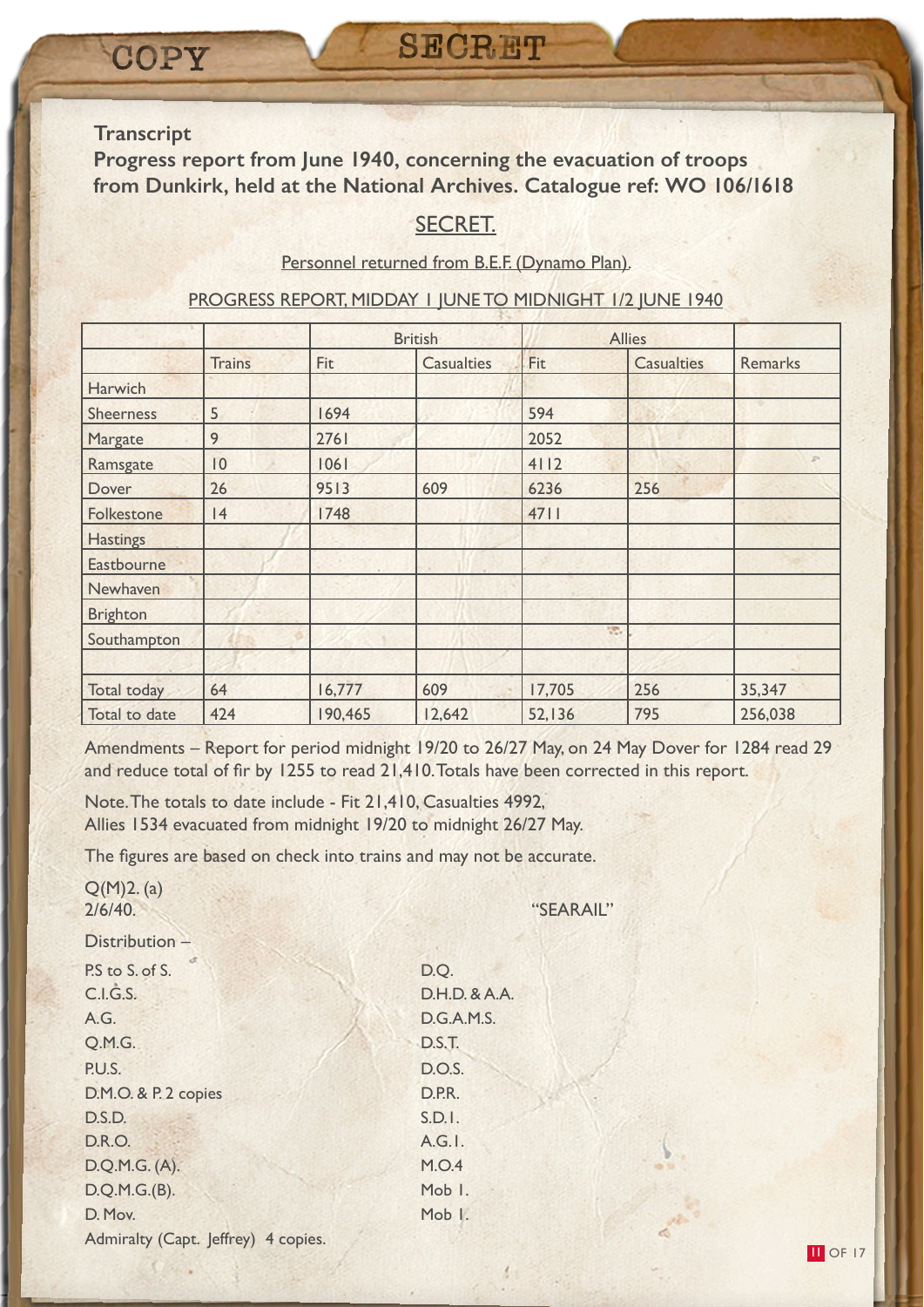**Progress report from June 1940, concerning the evacuation of troops from Dunkirk, held at the National Archives. Catalogue ref: WO 106/1618**

# SECRET.

#### Personnel returned from B.E.F. (Dynamo Plan).

#### PROGRESS REPORT, midnight 1/2 June to midday, 2 June, 1940.

|                    |               |        | <b>British</b>    |       | <b>Allies</b>            |         |
|--------------------|---------------|--------|-------------------|-------|--------------------------|---------|
|                    | <b>Trains</b> | Fit    | <b>Casualties</b> | Fit   | <b>Casualties</b>        | Remarks |
| Harwich            |               |        |                   |       |                          |         |
| <b>Sheerness</b>   |               |        |                   |       |                          | P.      |
| Margate            | 6             | 1288   |                   | 1535  |                          |         |
| Ramsgate           | 8             | 2154   |                   | 1983  |                          |         |
| Dover              | 21            | 8698   | 122               | 4212  |                          |         |
| Folkestone         |               |        |                   |       |                          |         |
| <b>Hastings</b>    |               |        |                   |       |                          |         |
| Eastbourne         |               |        |                   |       |                          |         |
| Newhaven           |               |        |                   | He.   |                          |         |
| <b>Brighton</b>    |               |        |                   |       |                          |         |
| Southampton        |               |        |                   |       |                          |         |
|                    |               |        |                   |       |                          |         |
| <b>Total today</b> | 35            | 12140  | 122               | 7730  | $\overline{\phantom{a}}$ | 19992   |
| Total to date      | 459           | 202605 | 12764             | 59866 | 795                      | 276030  |

Note. The totals to date include - Fit 21,410, Casualties 4992, Allies 1534 evacuated from midnight 19/20 to midnight 26/27 May.

The figures are based on check into trains and may not be accurate.

| $Q(M)2.$ a.<br>2/6/40               | <b>SEARAIL.</b>   |
|-------------------------------------|-------------------|
| Distribution -                      |                   |
| P.S to S. of S.                     | D.Q.              |
| C.I.G.S.                            | D.H.D. & A.A.     |
| A.G.                                | <b>D.G.A.M.S.</b> |
| Q.M.G.                              | D.S.T.            |
| P.U.S.                              | D.O.S.            |
| D.M.O. & P. 2 copies                | D.P.R.            |
| D.S.D.                              | S.D.1.            |
| <b>D.R.O.</b>                       | A.G.I.            |
| D.Q.M.G. (A).                       | M.O.4             |
| D.Q.M.G.(B).                        | Mob. I.           |
| D. Mov.                             |                   |
| Admiralty (Capt. Jeffrey) 4 copies. |                   |
|                                     |                   |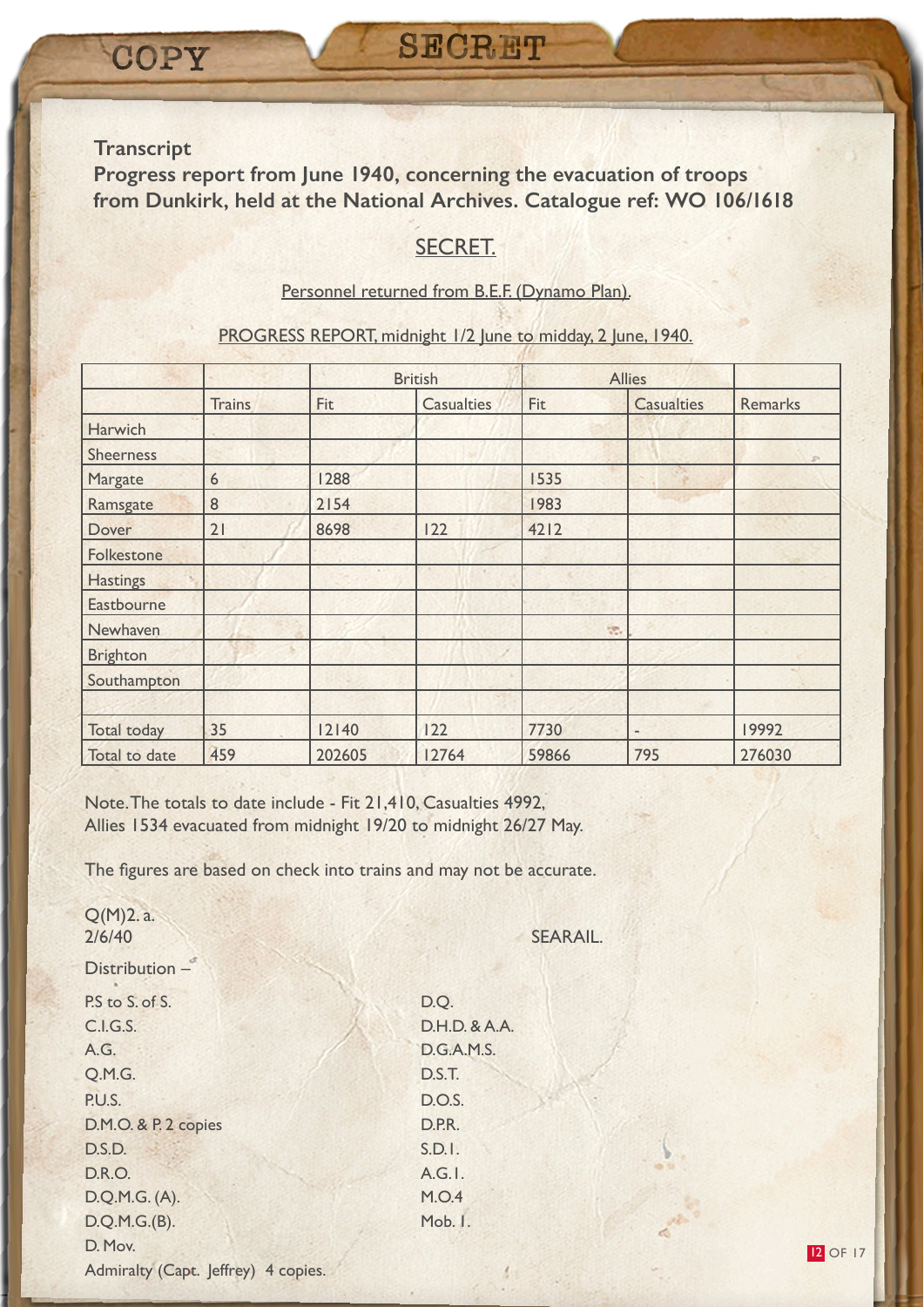**Progress report from June 1940, concerning the evacuation of troops from Dunkirk, held at the National Archives. Catalogue ref: WO 106/1618**

# SECRET.

#### Personnel returned from B.E.F. (Dynamo Plan).

#### PROGRESS REPORT, Midday 2nd June to Midnight 2nd/3rd June, 1940.

|                    |                |         | <b>British</b>    |        | <b>Allies</b>     |                |
|--------------------|----------------|---------|-------------------|--------|-------------------|----------------|
|                    | <b>Trains</b>  | Fit     | <b>Casualties</b> | Fit    | <b>Casualties</b> | <b>Remarks</b> |
| Harwich            | $\overline{2}$ | 1102    |                   | 88     |                   |                |
| <b>Sheerness</b>   |                | 16      |                   | 403    |                   |                |
| Margate            |                |         |                   |        |                   |                |
| Ramsgate           | $\overline{4}$ | 639     |                   | 1495   |                   |                |
| Dover              | 5              | 235     |                   | 2684   |                   |                |
| Folkestone         |                |         |                   |        |                   |                |
| <b>Hastings</b>    |                |         |                   |        |                   |                |
| Eastbourne         |                |         |                   | St.    |                   |                |
| Newhaven           |                | 106     |                   | 41     |                   |                |
| <b>Brighton</b>    |                |         |                   |        |                   |                |
| Southampton        |                |         |                   |        |                   |                |
|                    |                |         |                   |        |                   |                |
| <b>Total today</b> | 2              | 2098    |                   | 4711   |                   | 6,809          |
| Total to date      | 471            | 204,703 | 12,764            | 64,577 | 795               | 282,839        |

Q(M)2. (a). 3/6/40 "SEARAIL"

Note : - Figures are based on check into trains and may not be quite accurate.

Distribution –

P.S to S. of S. D.Q. C.I.G.S. D.H.D. & A.A. A.G. D.G.A.M.S. Q.M.G. D.S.T. P.U.S. D.O.S. D.M.O. & P. 2 copies D.P.R. D.S.D. S.D.I. D.R.O. A.G.I. D.Q.M.G. (A). M.O.4 D.Q.M.G.(B). Mob 1. D. Mov. Q(M)1. Admiralty (Capt. Jeffrey) 4 copies.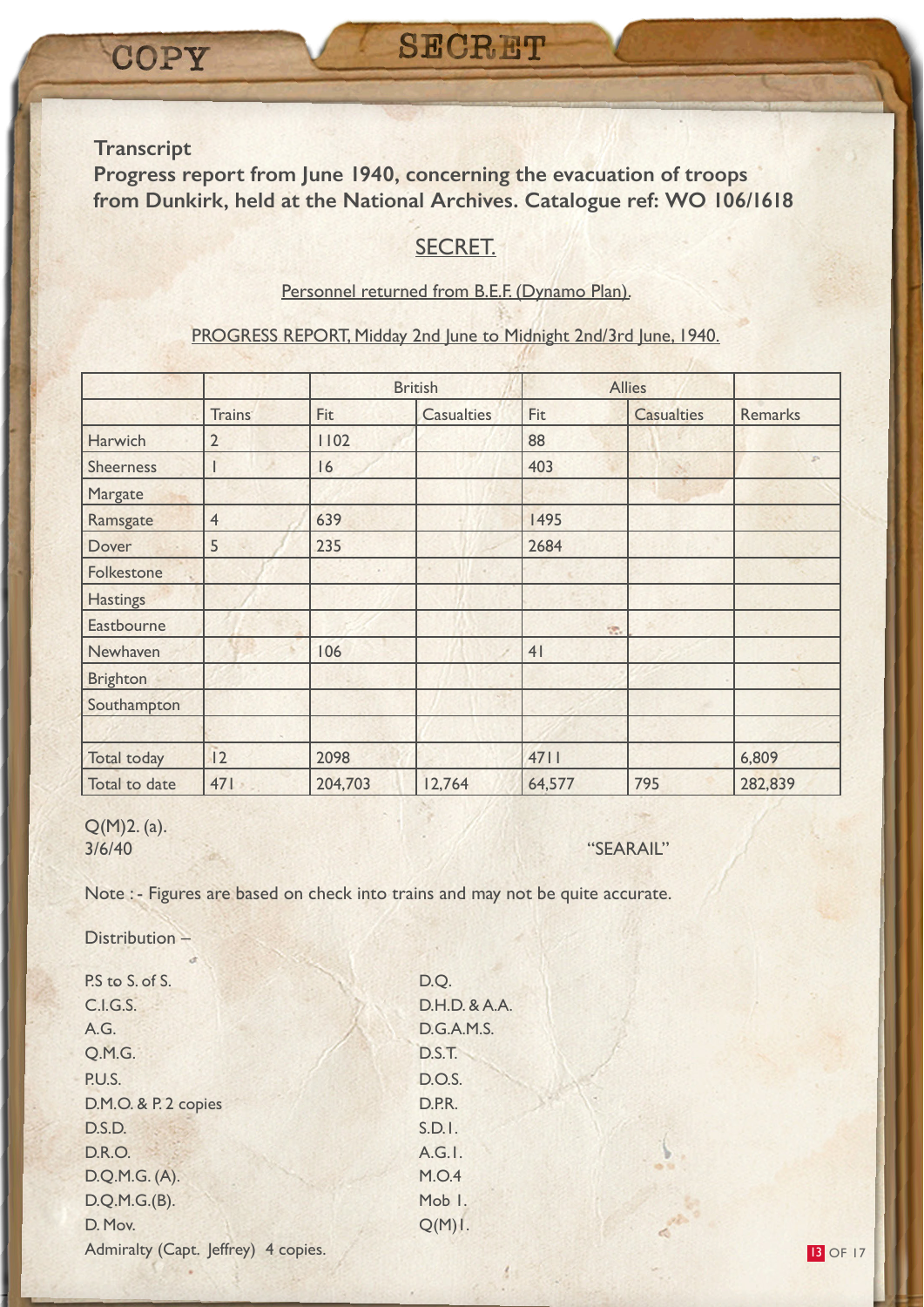**Progress report from June 1940, concerning the evacuation of troops from Dunkirk, held at the National Archives. Catalogue ref: WO 106/1618**

# SECRET.

MOVEMENT CONTROL, WAR OFFICE.

14 OF 17

#### Personnel returned from B.E.F. (Dynamo Plan).

PROGRESS REPORT, Midnight 2nd June/3rd June to midday 3rd June.

|                    |                |         | <b>British</b>    |          | <b>Allies</b>     |                |
|--------------------|----------------|---------|-------------------|----------|-------------------|----------------|
|                    | <b>Trains</b>  | Fit     | <b>Casualties</b> | Fit      | <b>Casualties</b> | <b>Remarks</b> |
| Harwich            |                |         |                   |          |                   |                |
| <b>Sheerness</b>   |                |         |                   | 403      |                   |                |
| Margate            | 6              |         |                   | 3166     | 334               |                |
| Ramsgate           | $\overline{4}$ |         |                   | 1992     |                   |                |
| Dover              | 20             | 4388    | 240               | 7092     |                   |                |
| Folkestone         | 10             | 2046    |                   | 2578     |                   |                |
| <b>Hastings</b>    |                |         |                   |          |                   |                |
| Eastbourne         |                |         |                   | in lign. |                   |                |
| Newhaven           |                |         |                   |          |                   |                |
| <b>Brighton</b>    |                |         |                   |          |                   |                |
| Southampton        |                |         |                   |          |                   |                |
|                    |                |         |                   |          |                   |                |
| <b>Total today</b> | 41             | 6434    | 240               | 15231    | 334               | 22,239         |
| Total to date      | 512            | 211,137 | 13,004            | 79,808   | 1,129             | 305,078        |

#### Q(M)2. (a). 3/6/40 SEARAIL.

Note : - The totals to date include - Fit 21,410, Casualties 4,992, Allies 1,534 evacuated from midnight 19/20 to midnight 26/27 May.

The figures are based on check into trains and may not be accurate.

Distribution –

P.S. to P.M. D.Q. P.S to S. of S. D.H.D. & A.A. C.I.G.S. D.G.A.M.S. A.G. D.S.T. Q.M.G. D.O.S. P.U.S. D.P.R. D.M.O. & P. (2 copies) S.D.I. D.S.D. A.G.1. D.R.O. M.O.4 D.Q.M.G. (A). Mob 1. D. Mov.

D.Q.M.G.(B). Admiralty (Capt. Jeffrey) (4 copies)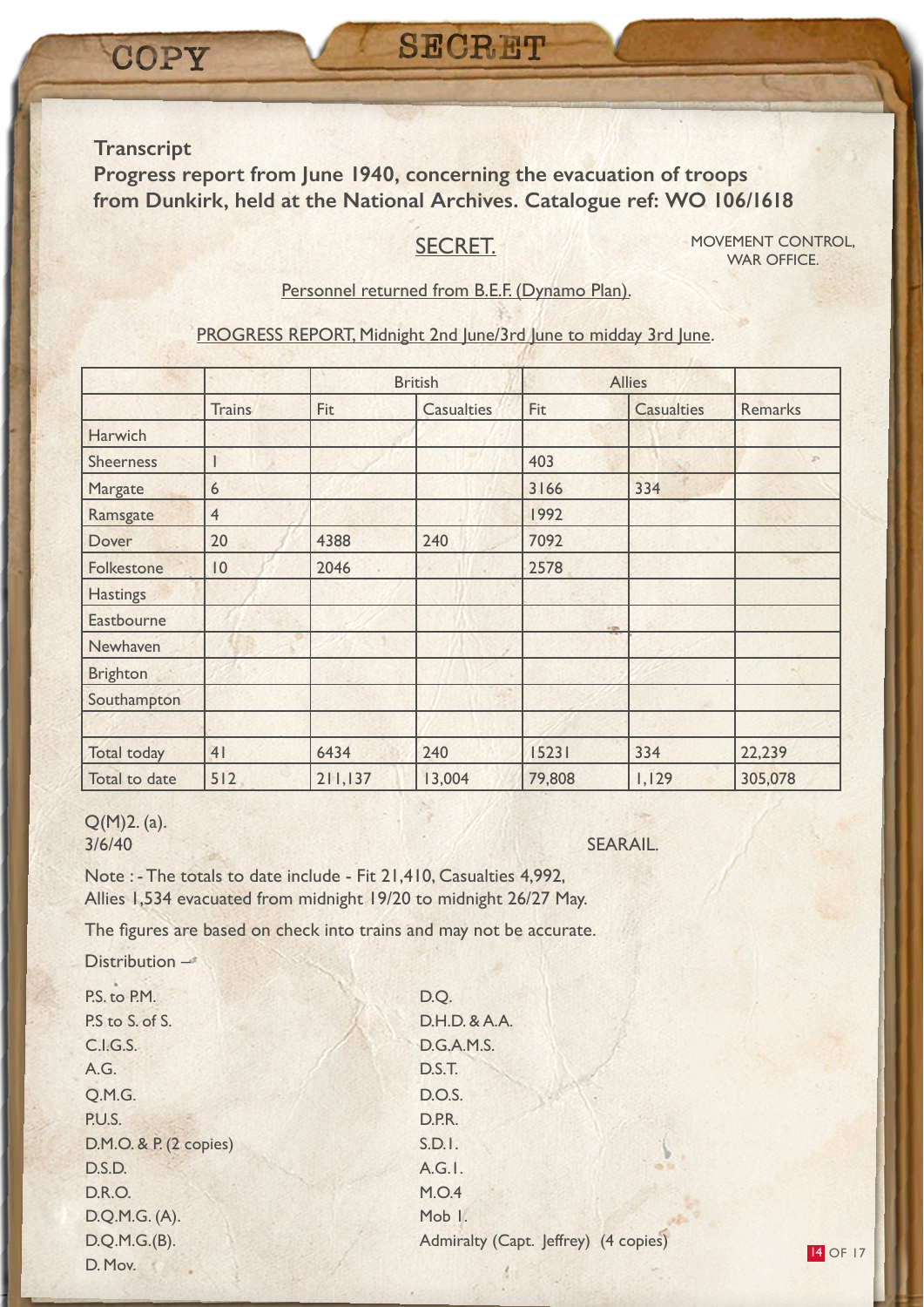**Progress report from June 1940, concerning the evacuation of troops from Dunkirk, held at the National Archives. Catalogue ref: WO 106/1618**

# SECRET.

#### Personnel returned from B.E.F. (Dynamo Plan).

#### PROGRESS REPORT, Midday 3rd June to midnight 3rd/4th June.

|                    |                 | <b>British</b> |                   |        | <b>Allies</b>     |                |
|--------------------|-----------------|----------------|-------------------|--------|-------------------|----------------|
|                    | <b>Trains</b>   | Fit            | <b>Casualties</b> | Fit    | <b>Casualties</b> | <b>Remarks</b> |
| Harwich            |                 |                |                   |        |                   |                |
| <b>Sheerness</b>   | $\overline{2}$  | 15             |                   | 960    |                   |                |
| Margate            |                 |                |                   |        |                   |                |
| Ramsgate           | $\overline{4}$  |                |                   | 1691   |                   |                |
| Dover              | 5               | 106            | 49                | 2619   | 0                 |                |
| Folkestone         |                 |                |                   |        |                   |                |
| <b>Hastings</b>    |                 |                |                   |        |                   |                |
| Eastbourne         |                 |                |                   | He.    |                   |                |
| Newhaven           |                 |                |                   |        |                   |                |
| <b>Brighton</b>    |                 |                |                   |        |                   |                |
| Southampton        |                 |                |                   |        |                   |                |
|                    |                 |                |                   |        |                   |                |
| <b>Total today</b> | $\vert$ $\vert$ | 2              | 49                | 5270   | 0                 | 5541           |
| Total to date      | 522             | 211,258        | 13,053            | 84,675 | 1,230             | 310,216.       |

# Q(M)2.a.

4/6/40. "SEARAIL"

Note : - The totals to date include Fit 21,410, Casualties 4,992, Allies 1,534 evacuated from midnight 19th/20th May to midnight 26th/27th May.

The figures are based on check into trains and may not be accurate.

P.S. to P.M. D.O. P.S to S. of S. Case of S. D.H.D. & A.A. C.I.G.S. D.G.A.M.S. A.G. D.S.T. Q.M.G. D.O.S. P.U.S. D.P.R. D.M.O. & P. (2 copies) S.D.I. D.S.D. A.G.1. D.R.O. M.O.4 D.Q.M.G. (A). Mob. 1. D. Mov. Distribution –

D.Q.M.G.(B). Admiralty (Capt. Jeffrey) (4

**15 OF 17**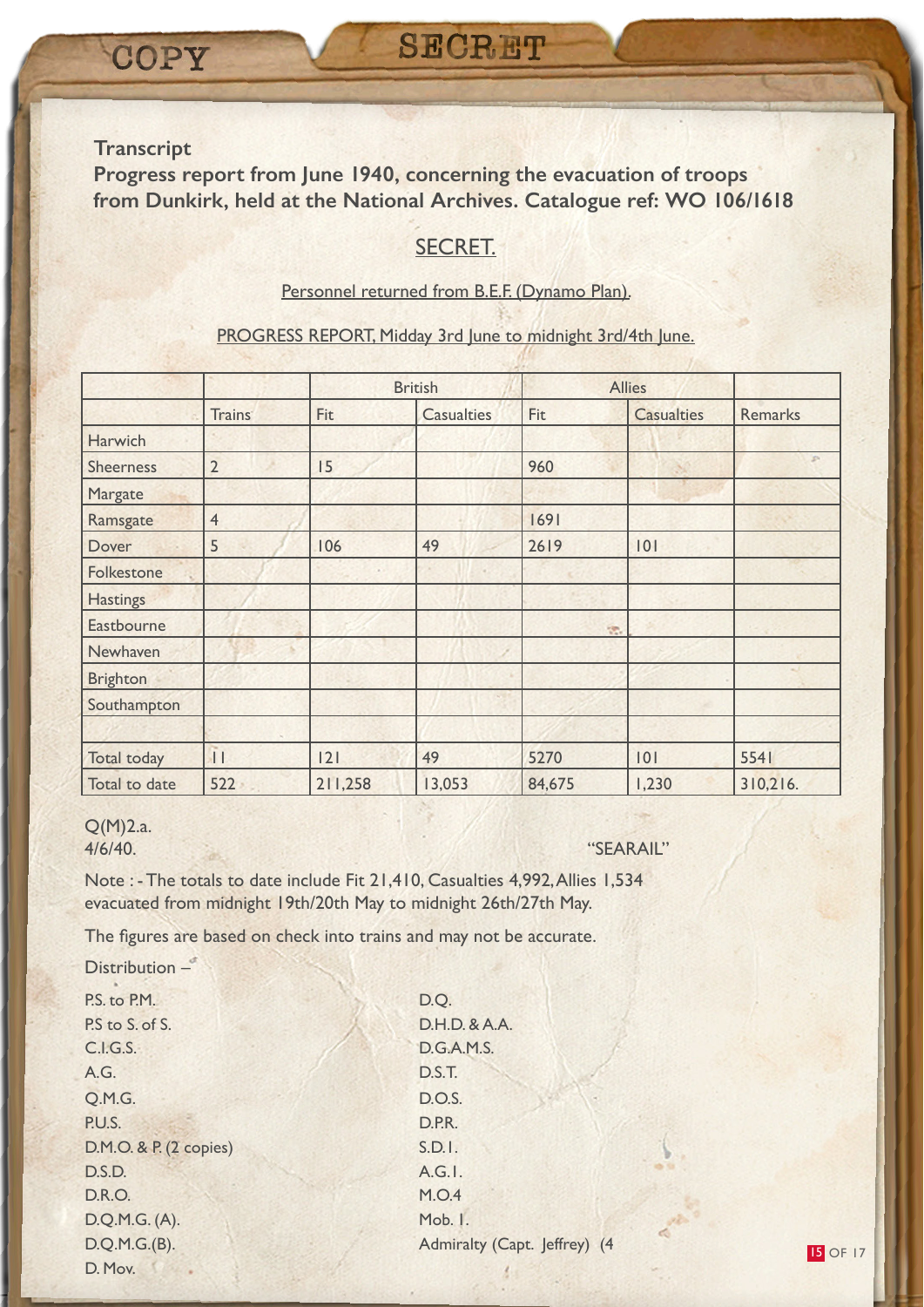**Progress report from June 1940, concerning the evacuation of troops from Dunkirk, held at the National Archives. Catalogue ref: WO 106/1618**

# SECRET.

Personnel returned from B.E.F. (Dynamo Plan).

PROGRESS REPORT, midnight 3/4 June to midday 4 June, 1940.

|                    |                |                | <b>British</b>    |        | <b>Allies</b>     |         |
|--------------------|----------------|----------------|-------------------|--------|-------------------|---------|
|                    | <b>Trains</b>  | Fit            | <b>Casualties</b> | Fit    | <b>Casualties</b> | Remarks |
| Harwich            |                |                |                   |        |                   |         |
| <b>Sheerness</b>   |                |                |                   |        |                   |         |
| Margate            | $\overline{4}$ |                |                   | 2135   |                   |         |
| Ramsgate           | $\overline{4}$ |                |                   | 2184   |                   |         |
| Dover              | 17             | $\overline{2}$ |                   | 9518   |                   |         |
| Folkestone         | 6              |                |                   | 2827   |                   |         |
| <b>Hastings</b>    |                |                |                   |        |                   |         |
| Eastbourne         |                |                |                   |        |                   |         |
| Newhaven           |                |                |                   | SP.    |                   |         |
| <b>Brighton</b>    |                |                |                   |        |                   |         |
| Southampton        |                |                |                   |        |                   |         |
|                    |                |                |                   |        |                   |         |
| <b>Total today</b> | 31             | $\overline{2}$ |                   | 16664  |                   | 16666   |
| Total to date      | 553            | 211260         | 13053             | 101339 | 1230              | 326882  |

#### Q(M)2.a. 4/6/40 SEARAIL.

Note : - The totals to date include Fit 21,410, Casualties 4,992, Allies 1,534 evacuated from midnight 19th/20th May to midnight 26th/27th May.

The figures are based on check into trains and may not be accurate.

Distribution –

P.S. to P.M. D.O. P.S to S. of S. Case of S. D.H.D. & A.A. C.I.G.S. D.G.A.M.S. A.G. D.S.T. Q.M.G. D.O.S. P.U.S. D.P.R. D.M.O. & P. (2 copies) S.D.I. D.S.D. A.G.1. D.R.O. M.O.4 D.Q.M.G. (A). Mob. 1. D. Mov.

D.Q.M.G.(B). Admiralty (Capt. Jeffrey) (4 copies)

16 OF 17